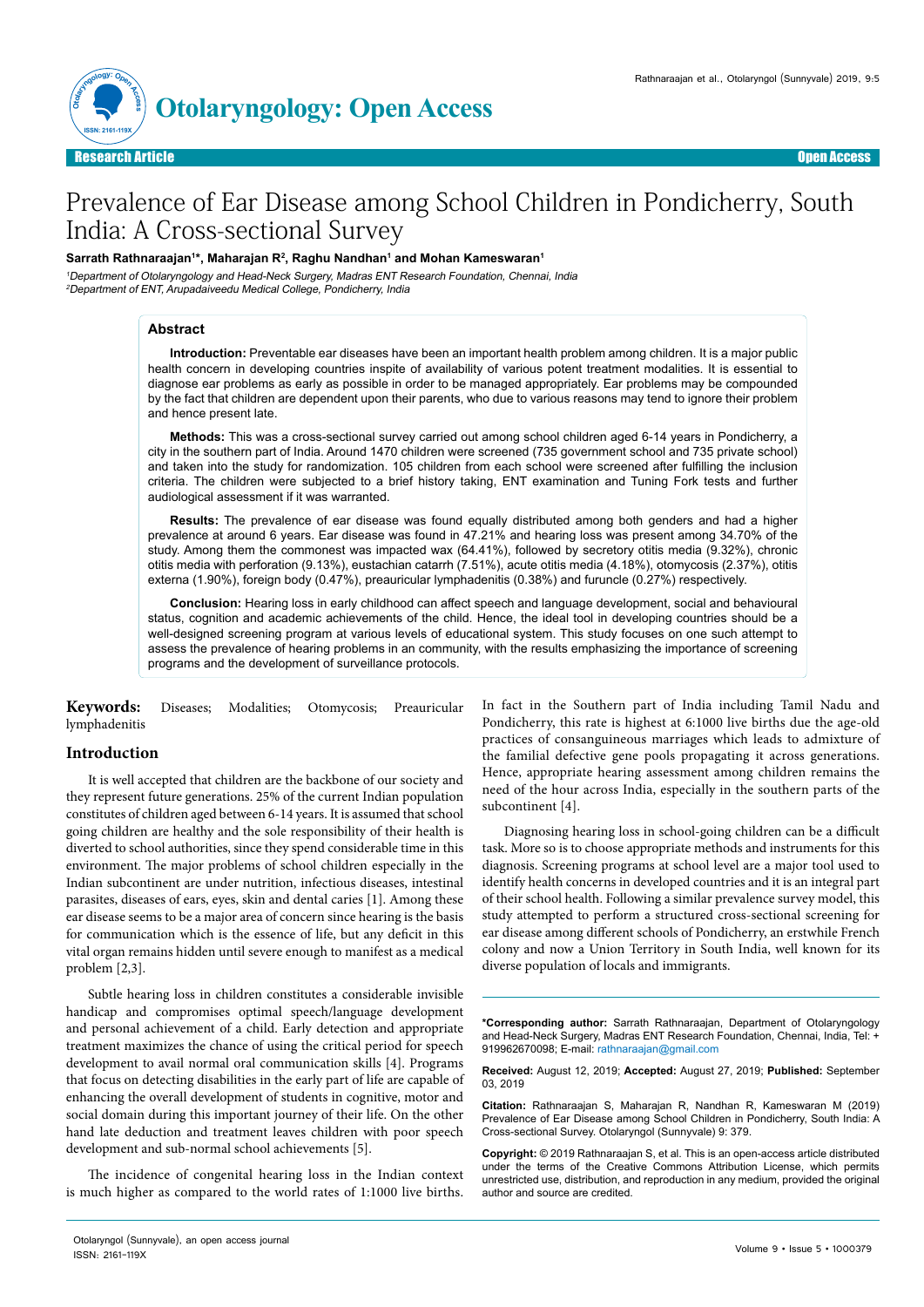# **Methodology**

This study was conceptualized with the primary objective of screening school going children in Pondicherry for various ear diseases if any, to study the prevalence of common ear pathologies and hearing loss in those children, using basic clinical and audiological tests. The secondary objective was to emphasise the importance of school level screening programs among the participating schools, based on the results of this survey.

This was a cross-sectional survey carried out on school-going children aged between 6-14 years, done between September 2015 and August 2017 (two years). 1470 children were screened (power calculation and sampling tool based on study of Jacob et al. [6], where the prevalence of ear disease in South India among school going children was 21.5%). We arrived at the final sample using the formula 4pq/lxl ( p=21.5, q=78.5 and l=10% of p i.e. 2.15).

Ethical clearance was taken from the University Ethics board in September, 2015 prior to commencement of screening. All children had been consented from their parents/guardian for inclusion in the study. Children below 6 years and above 14 years, those with congenital inner ear disease, congenital syndromes and mental disorder were excluded from the cohort. The Pondicherry region is divided into 7 communes. In each commune a government school and a private school was selected randomly. In total among 1470 children, 735 government school children and 735 private school children were included into the cohort. 105 students from each school were screened and assessed for ear diseases using a blinded approach, with the data collection performed un-biased by persons not involved in the interpretation of the results.

The subjects who fulfilled the inclusion criteria were assessed for ear pathologies and screened for hearing loss. A screening proforma was created to systematically record the data. All these children were subjected to a meticulous ENT and audiological examination which included conventional tuning fork tests (Rinne's, Weber's and Absolute Bone Conduction test). The data was assigned a serial number and pooled into the analytical software for evaluation anonymously by the institutional biostatistician. Clopper-Pearson confidence intervals method-a statistical sequence for quantitative measurements including mean averaging, predictive values and prevalence estimation was used appropriately in this survey analysis by the biostatistician to derive results for the cohort.

#### **Results**

It was observed that children had more than one finding in them, hence the number of ears were taken into consideration rather than the number of children surveyed (N=2940 ears) (Table 1).

This data was evenly distributed, but ear disease was found to be more common at 6 years (15.60%) and least common at 14 years (7.51%) in the cohort. Overall 694 children were found to have ear disease among the 1470 screened (47.21%) (Table 2).

Out of the study population (both Govt and Private schools), 725 were male and 745 were female, thereby both genders were equivocally screened with Male to Female ratio being 1:1.02 (Table 3).

The disease was nearly equally distributed among both genders (Table 4).

From the data shown in Table 5 prevalence of ear disease among the study population was calculated as;

| Condition                   | Number of ears<br>$N = 2940$ | %      |
|-----------------------------|------------------------------|--------|
| Within normal limits        | 1889                         | 64.25% |
| Impacted wax                | 677                          | 23.02% |
| SOM                         | 98                           | 3.33%  |
| CSOM                        | 96                           | 3.26%  |
| Eustachian catarrh          | 79                           | 2.68%  |
| <b>AOM</b>                  | 44                           | 1.49%  |
| Otomycosis                  | 25                           | 0.85%  |
| Otitis externa              | 20                           | 0.68%  |
| Foreign body                | 5                            | 0.17%  |
| Pre auricular lynphadenitis | 4                            | 0.13%  |
| Furuncle                    | 3                            | 0.10%  |

Page 2 of 5

**Table 1:** Screening data.

| Age                     | <b>Number of students</b> | %     |
|-------------------------|---------------------------|-------|
| 6 years                 | 110                       | 15.6  |
| 7 years                 | 66                        | 9.36  |
| 8 years                 | 81                        | 11.48 |
| 9 years                 | 76                        | 10.78 |
| 10 years                | 88                        | 12.48 |
| 11 years                | 91                        | 12.9  |
| 12 years                | 60                        | 8.51  |
| 13 years                | 69                        | 9.78  |
| 14 years                | 53                        | 7.51  |
| Total no of ear disease | 694                       | 100   |

**Table 2:** Age distribution among the diseased.

| Gender | <b>Number of students</b> | %     |
|--------|---------------------------|-------|
| Male   | 725                       | 49.31 |
| Female | 745                       | 50.69 |
| Total  | 1470                      | 100   |

**Table 3:** Gender distribution.

| Gender | <b>Number of students</b> | %     |
|--------|---------------------------|-------|
| Male   | 345                       | 49.92 |
| Female | 349                       | 50.08 |

**Table 4:** Gender distribution of ear disease.

| Condition           | <b>Number of students</b><br>$N = 1470$ | Prevalence % |
|---------------------|-----------------------------------------|--------------|
| With ear disease    | 694                                     | 47.95        |
| Without ear disease | 776                                     | 52.04        |

**Table 5:** Prevalence of ear disease among the study population.

Total number of Ear disease  
\nStudy population 
$$
X100 = \frac{694}{1470} X100 = 47.95\%
$$

and prevalence of hearing impairment (using Rinne's Tuning Fork test) was calculated as;

Total number of Rinne's negative 
$$
=
$$
  $\frac{516}{1470} \times 100 = 35.10\%$   
Study population

The prevalence of impacted wax was calculated as;

$$
\frac{No\ of\ Cases}{Population\ Size}X100=\frac{439}{1470}=29.86\%
$$

The study showed that impacted wax commonly presented bilaterally (54.21%) and there was not much difference between either sides or gender predisposition. Similarly the prevalence of CSOM was calculated as (Table 6);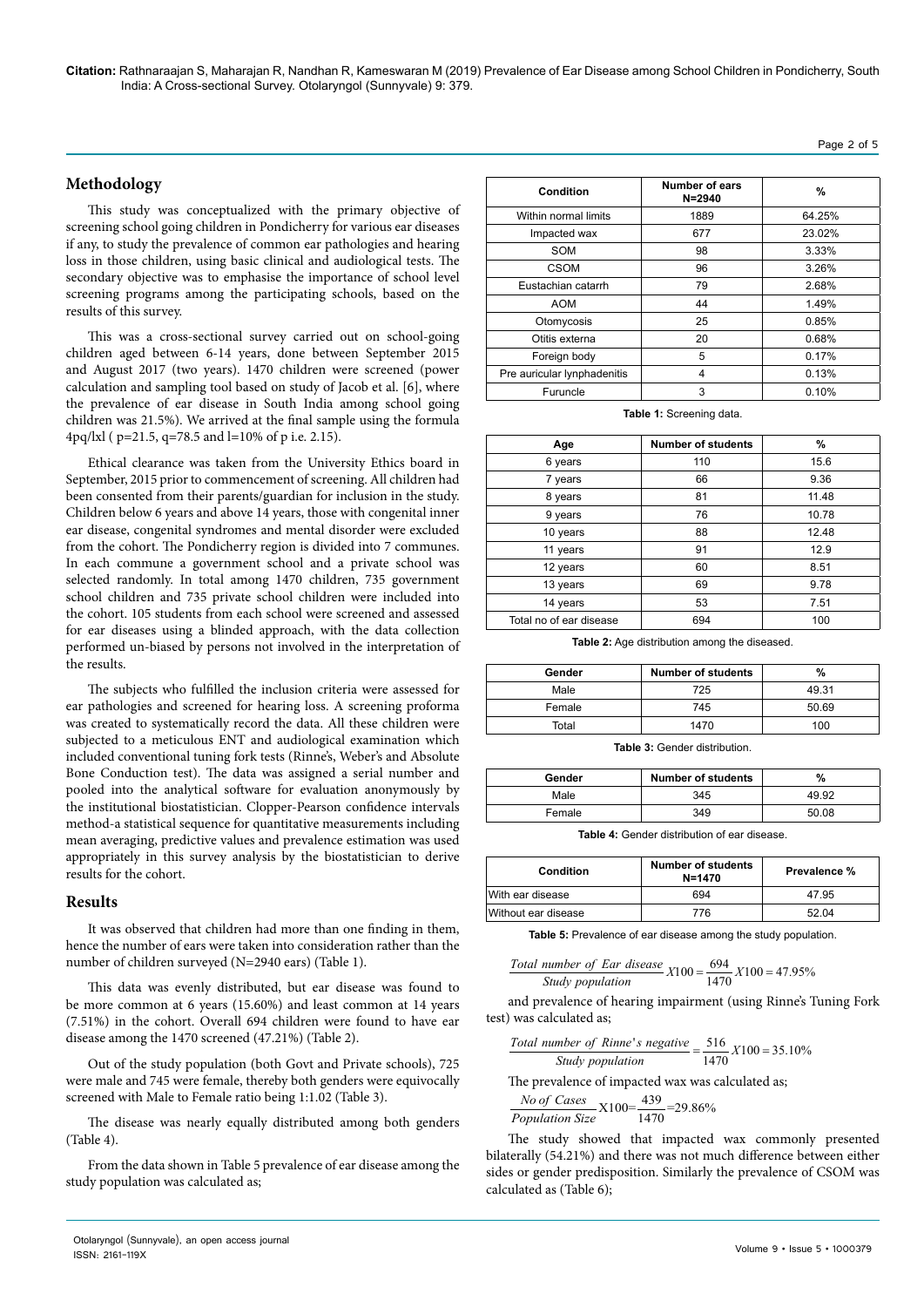**Citation:** Rathnaraajan S, Maharajan R, Nandhan R, Kameswaran M (2019) Prevalence of Ear Disease among School Children in Pondicherry, South India: A Cross-sectional Survey. Otolaryngol (Sunnyvale) 9: 379.

| ≏י<br>ΩL |  |
|----------|--|
|----------|--|

| Ear diseases                | Number of ears<br>$N = 1051$ | Percentage of<br>diseased |
|-----------------------------|------------------------------|---------------------------|
| Impacted wax                | 677                          | 64.41%                    |
| CSOM                        | 96                           | 9.13%                     |
| SOM                         | 97                           | 9.22%                     |
| Eustachian catarrh          | 79                           | 7.51%                     |
| <b>AOM</b>                  | 44                           | 4.18%                     |
| Otomycosis                  | 25                           | 2.37%                     |
| Otitis externa              | 20                           | 1.90%                     |
| Foreign body                | 5                            | 0.47%                     |
| Pre auricular lynphadenitis | 4                            | 0.38%                     |
| Furuncle                    | 3                            | 0.28%                     |

**Table 6:** Ear diseases (when each ear was dealt individually).

*No of Cases*  
Population Size 
$$
X100 = \frac{81}{1470} = 5.51\%
$$

Tubo-tympanic type of disease had higher prevalence (95.06%) compared to attico-antral type (4.94%) (Table 7). In the study, small central perforations (44.89%) were nearly as common as subtotal central perforations (43.87%). In a similar analysis the prevalence of Eustachian cattarh was found to be 3.80%, AOM was 2.31%, otomycosis was 1.29% and otitis externa was 1.22% respectively among the cohort. Serous otitis media (SOM) had a prevalence of 5.17% and SOM was found to be more common (73.68%) among children with co-existing ENT problems.

All these children were appropriately referred to the local ENT Department on an urgent basis for further evaluation and management (Tables 8 and 9).

Among the 694 children identified to have ear disease in the survey 40.34% children had presented with isolated ear disease, while 18.58% had ear disease along with combined nose and throat problems (Tables 10 and 11).

| Type         | Male | Female | <b>Total</b> | %     |
|--------------|------|--------|--------------|-------|
| Tubotympanic | 49   | 28     |              | 95.06 |
| Aticoantral  |      | J      |              | 4.94  |
| Total        | 50   | 31     | 81           | 100   |

| <b>Associated factors</b>                           | Number of<br>students N=76 | %     | % of SOM<br>association |
|-----------------------------------------------------|----------------------------|-------|-------------------------|
| Deviated nasal septum                               | 49 Cases                   | 64.47 |                         |
| Adeno-tonsilitis                                    | 44 Cases                   | 57.89 | 73.68                   |
| Combined                                            | 37 Cases                   | 48.68 |                         |
| Without associated abnormality<br>(Nose and throat) | 20 Cases                   | 26.32 | 26.32                   |

**Table 8:** Association of SOM with other ENT findings.

| Condition                        | Number of<br>students | Prevalance % | % of diseased |
|----------------------------------|-----------------------|--------------|---------------|
| Foreign body ear                 |                       | 0.34%        | 0.47%         |
| Pre auricular<br>lymphadenopathy |                       | 0.27%        | 0.38%         |
| Furuncle                         |                       | 0.20%        | 0.28%         |

**Table 9:** Miscellaneous conditions seen among the study population.

| Ear    | Nose   | Throat |
|--------|--------|--------|
| 694    | 560    | 311    |
| 47.95% | 38.09% | 21.15% |

**Table 10:** Prevalence ear, nose and throat disease in the study population.

| Nose (A) | Throat (B) | Combined (C) | $ Not$ associated $(D)$ |
|----------|------------|--------------|-------------------------|
| 360/694  | 194/694    | 129/694      | 280/694                 |
| 51.06%   | 27.95%     | 18.58%       | 40.34%                  |

**Table 11:** Ear disease in association with Nose and Throat problems.

#### **Discussion**

In the present study it was found that the presence of ear disease among school going children in Pondicherry was a significant health problem. External ear and middle ear disease were assessed among 1470 primary-school children aged 6–14 years, among government and private schools of Pondicherry (2940 ears). The overall prevalence of ear disease was found to be 47.95% including ear wax at 18.09%. Hearing impairment was found among 35.10% including ear wax at 11.76%. The most prevalent ear condition was impacted wax (29.86%), followed by Chronic otis media (COM) (5.51%), secretory otitis media (5.17%), eustachian catarrh (3.80%), acute otitis media (2.31%), otomycosis (1.29%), otitis externa (1.22%), foreign body (0.34%), pre auricular lymphadenitis (0.27%) and furunculosis (0.20%) respectively. Based on the above findings, ENT screening at schools across Pondicherry has now been recommended for early detection and management of ear diseases and hearing loss.

A study by Adhikari et al. [7] conducted in Nepal, showed prevalence of Impacted wax (60.6%) in their study. Hatcher et al. [8], Mann et al. [9], Elango et al. [10] and Minza et al. [11] have also reported prevalence rates of impacted wax ranging from 8.6% to 28.2%. The current study had a prevalence of 29.86%, and it was found to be the commonest ear finding among the study population at 64.41%. This was because the majority of such cases were asymptomatic and therefore medical care was not sought. Impacted wax is mostly a silent condition and may not have been attended to by the caregivers of the children of school age and possibly had some influence on hearing. Sharma et al. [12] and Jacob et al. [6] reported wax as the most common cause of hearing impairment, which accounted for 50% and 29.8% of cases respectively. In the current study ear wax accounted for 23.33% of the hearing impairment.

A study by Yamamah et al. [13] done in South Sinai assessed the prevalence of middle ear diseases and hearing impairment among 453 primary-school children aged 7–10 years in (906 ears). Otoscopic examination, tympanometry and Pure tone audiometry (PTA) were done and ear disease was found in 27.5% of the ears examined. The commonest cause was secretory otitis media (10.8%), followed by occluded earwax (9.5%). Mild and moderate hearing loss affected 8.5% of the sample, with only 0.4% had moderate and severe hearing loss. Thereby hearing impairment affected 19.3% of this age group in the South Sinai study. In comparison in the current survey, ear disease was found in 35.74% of the ears examined. The commonest causes observed were impacted wax (64.41%), followed by SOM (9.32%). Tuning fork test showed prevalence of hearing impairment to be 35.10%, which was higher than in the Yamamah study.

In a study by Ahmed et al. [14] in Egypt among 350 primary school children, the prevalence of hearing impairment was 18.9%, while middle ear abnormalities were of 22%. Tympanic membrane (TM) abnormalities were detected in 81 children (23.1%) and found to be significantly associated to abnormal TM mobility in the younger age group (p<0.01). Conductive hearing loss was detected in a higher percentage (75.8%) of children than Sensorineural hearing loss (SNHL) (16.6%) and mixed hearing loss (7.6%). Regardless the type of loss, more than 80% of these children had mild or moderate degree of hearing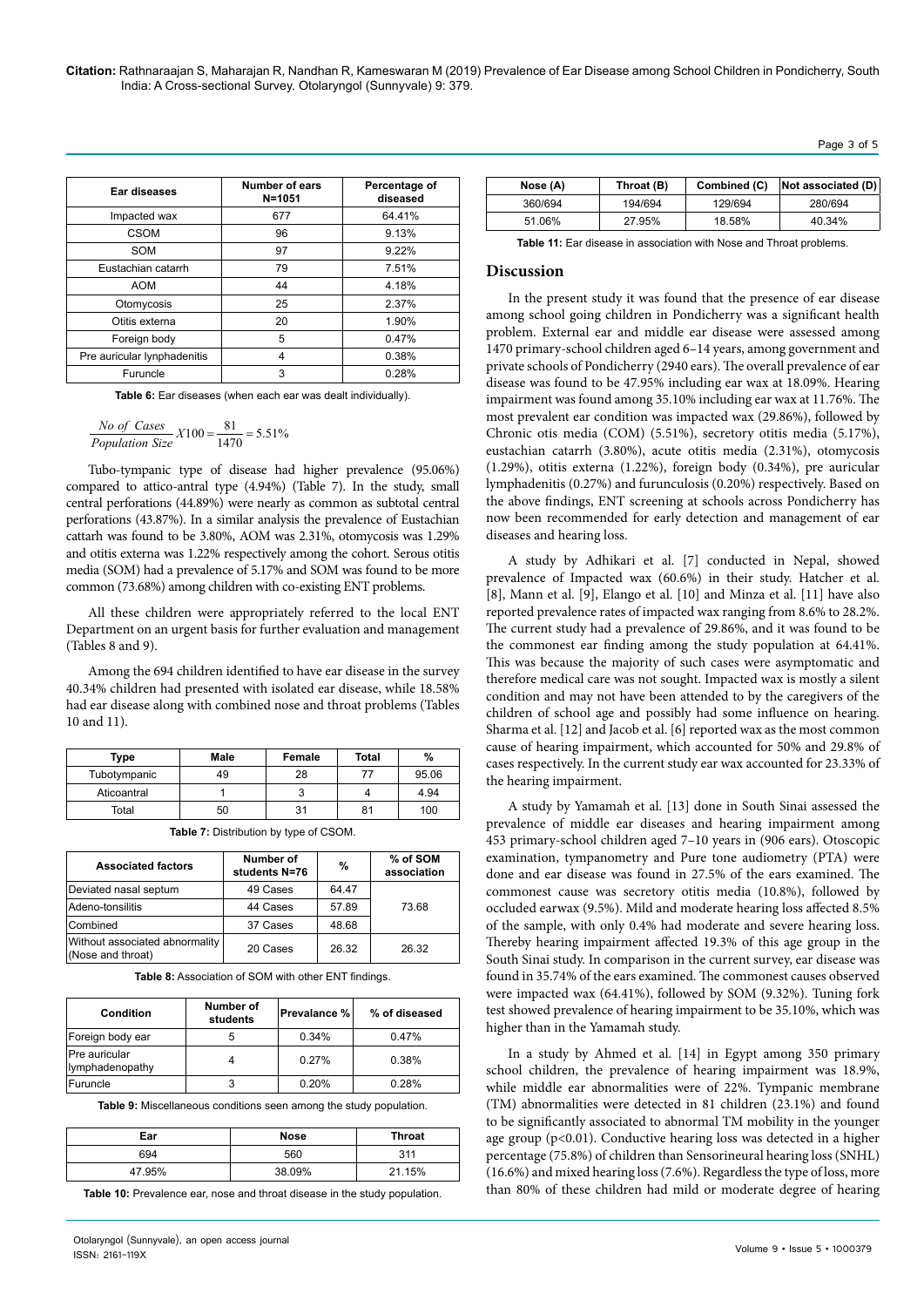impairment. Similarly the present study has shown TM abnormalities among 246 chidren (16.73%) who presented with conductive loss on tuning fork tests, while SNHL was not assessed in this present study.

Rao et al. [15] conducted a study on the rural areas of coastal south India similar to the present study, where a total of 855 school children were screened using a portable puretone audiometer and otoscopy. Hearing impairment was detected in 102 children (11.9%) and impacted wax was found to be the most common cause of hearing impairment (86.3%). On re-testing, it was predominantly conductive hearing impairment (81.6%) observed among 74 of those children. In the current study, hearing levels were assessed using Rinne's test and hearing impairment was noted among 516 children (35.10%). On comparing with the above study, the prevalence of hearing impairment was notably higher in the current study, possibly due to disparity in screening responses between puretone audiometry and tuning fork testing.

Shaheen et al. [16] in Bangladesh found that Chronic suppurative otitis media (CSOM) was a common community health disorder of children. This study was done among 1468 rural school going children aged between 4 and 12 years in five randomly selected rural primary schools. A total of 77 (5.2%) cases of CSOM were detected with girl's predominance (5.7:4.7). In the current study CSOM was found among 81(5.51%) children, comparable to the Bangladesh report in spite of the study population being distributed evenly over all the socio-economic classes. Boys had a higher predominance of CSOM, with a sex ratio of M:F 1.6:1.

Jacob [17] conducted a study in Vellore, India for prevalence of hearing impairment and otitis media in rural primary school children. A total of 284 children aged 6-10 years were screened. The overall prevalence of otological abnormalities (excluding wax) was 21.5%. Hearing impairment was detected in 34 children (11.9%). Conductive hearing impairment was predominant (10.9%) and otitis media was diagnosed in 17.6% of children. While 91.2% of children with hearing impairment had associated middle ear disease, only 53.4% of those with middle ear disease were detected as having hearing impairment. In comparison in the present study, otitis media was diagnosed in 12.99% children, which was comparatively lesser than the above study.

Mann et al. [18] from Chandigarh did a study in 1,670 school going children (urban 1030 and rural 640 cases) who were screened for hearing loss. During the screening 6.31% of cases in the urban group were found to be having hearing loss as compared to 32.81% of cases in the rural group. Secretory otitis media was found to be the commonest cause of hearing impairment in both the urban and rural group accounting for 5.33% and 33.59%. In the current study both rural and urban population were included and the overall prevalence of SOM was 5.17%, which was comparatively lower than in Mann's study.

In summary, the current study was a cross-sectional survey with otoscopic examination and tuning fork tests done among 1470 school children (2940 ears) in Pondicherry between the age group of 6-14 years. The prevalence of ear disease in Pondicherry children, was found to be high at 47.95% including wax in 18.09% causing conductive hearing loss. This highlights the predominance of ear disease which remained sub-clinical and undiagnosed. Hearing impairment was prevalent among 35.10% including wax at 11.76%. Otitis media was prevalent in 7.82%, all of whom required immediate treatment. SOM was found to be more prevalent in children with co-existant ENT issues like adenotonsillitis (57.89%) and deviated nasal septum (64.47%). This showed the requirement of adenotonsillectomy surgery along with

treatment for SOM. Hearing levels could easily and reliably be assessed by tuning fork tests and conductive hearing loss was identifiable in an efficient manner, although these children needed further referral for audiometric tests to quantify their hearing loss.

# **Conclusion**

Hearing impairment and preventable ear diseases are found to be important health problems among children of primary school in the South Indian city of Pondicherry. Therefore, regular ENT screening of children at preschool and school level has been recommended based on this survey to ensure that children have a school-life without hearing disability and preventable ear diseases. Information gathered from this study has also helped in effective treatment planning and resource allocation among the surveyed cohort. Further mass screening programs have been organized and are underway in a larger population across the Pondicherry union territory.

Along with the above survey, neo-natal and pre-school hearing screening (upto age of 5 years) have also been implemented to avoid prelinguistical hearing impairment and for early detection of profoundly deaf children who may require a cochlear implant, before they cross the critical age for auditory habilitation. The logistics of funding, infrastructure and skilled manpower are key issues in propagating this survey in a similar way across the vast spans of the Indian subcontinent, which beholds a mammoth population of 1.3 billion individuals, among whom nearly 60% are in the younger age groups. All efforts are now being made by the Ministry of Health & Family welfare of the Indian Government under the National Program for Prevention & Control of Deafness (NPPCD), to hopefully create a 'deafness-free' India in the near future.

### **Conflict of Interest**

None.

#### **References**

- Park K (2007) Text book of Preventive and Social Medicine.(19thedn), [Banarsidas Bhanot Publishers, Jabalpur, India.](https://www.worldcat.org/title/parks-textbook-of-preventive-and-social-medicine/oclc/696631150)
- 2. [Tuli BS, Parmar TL, Kumar S \(1998\) Incidence of deafness in school going](https://link.springer.com/article/10.1007/BF02992601)  [children. Indian J Otolaryngol 40: 137-139.](https://link.springer.com/article/10.1007/BF02992601)
- 3. Mishra SC, Sharma H, Bhusan V, Dayal D (1992) Preliminary study of hearing handicap in school going children. Indian J Otolaryngol Head Neck Surg 11: 1-3.
- 4. [Kalpana R, Chamyal PC \(1997\) Study of prevalence and aetiology of the](https://dx.doi.org/10.1007%2FBF03023793)  [hearing loss amongst school going children. Indian J Otolaryngol Head Neck](https://dx.doi.org/10.1007%2FBF03023793)  [Surg 49: 17-19.](https://dx.doi.org/10.1007%2FBF03023793)
- 5. Gell FM, White E, Mcnewell K, Mackenzie I, Smith A, et al. (1992) Practical screening priorities for hearing impairment among children in developing countries. Bull World Health Organ 70: 645-655.
- 6. [Jacob A, Rupa V, Job A, Joseph A \(1997\) Hearing impairment and otitis media in](https://doi.org/10.1016/s0165-5876%2896%2901479-6)  [a rural primary school in South India. Int J Pediatr Otorhinolaryngol 39: 133-138.](https://doi.org/10.1016/s0165-5876%2896%2901479-6)
- 7. [Adhikari P \(2008\) Pattern of Otological Diseases in School Going Children of](http://arquivosdeorl.org.br/additional/acervo_port.asp?id=563)  [Kathmandu Valley. Intl Arch Otorhinolaryngol 12: 502-505.](http://arquivosdeorl.org.br/additional/acervo_port.asp?id=563)
- 8. [Hatcher J, Smith A, Mackenzie I, Thompson S, Bal I, et al. \(1995\) A prevalence](https://doi.org/10.1016/0165-5876(95)01209-5)  [study of ear problems in school children in Kiambu district, Kenya. Int J Pediatr](https://doi.org/10.1016/0165-5876(95)01209-5)  [Otorhinolaryngol 33: 197-205.](https://doi.org/10.1016/0165-5876(95)01209-5)
- 9. Mann SBS, Bhardwaj A, Gudi SP, Mehra YN (1985) Incidence of speech, hearing and ENT problems in school-going children, Hearing Aid J 2: 39-42.
- 10. [Elango S, Purohit GN, Hashim M, Hilmi R \(1991\) Hearing loss and ear disorders](https://doi.org/10.1016/0165-5876(91)90098-V)  [in Malaysian school children. Int J Pediatr Otorhinolaryngol 22: 75-80.](https://doi.org/10.1016/0165-5876(91)90098-V)
- 11. [Minja BM, Machemba A \(1996\) Prevalence of otitis media, hearing impairment](https://doi.org/10.1016/0165-5876(96)01363-8)  [and cerumen impaction among schoolchildren in rural and urban Dar es](https://doi.org/10.1016/0165-5876(96)01363-8)  [Salaam, Tanzania. Int J Pediatr Otorhinolaryngol 37: 29-34.](https://doi.org/10.1016/0165-5876(96)01363-8)